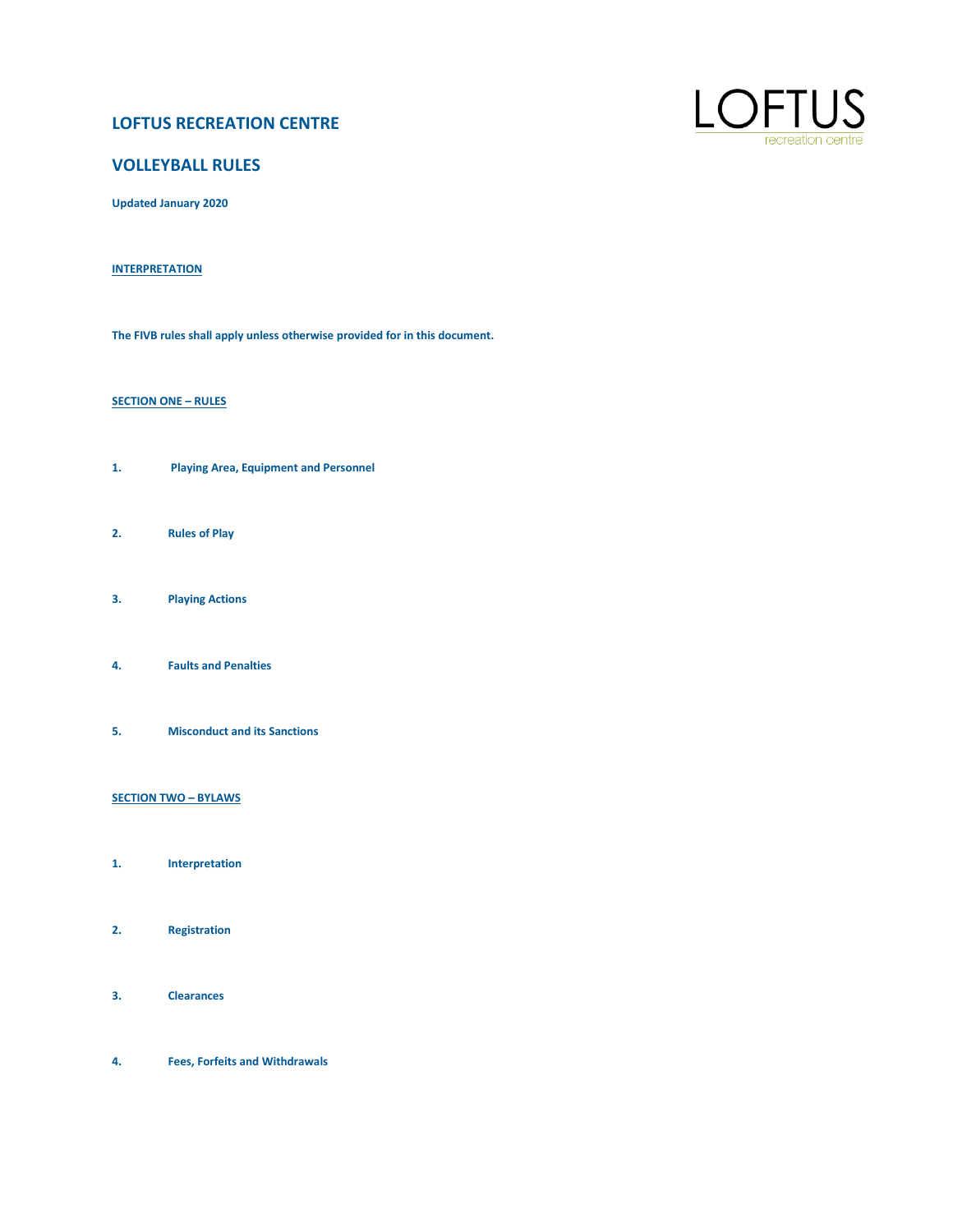**5. Uniforms**



- **6. Eligibility of Players**
- **7. Finals and Cup Matches**
- **8. Team Responsibilities**
- **9. Player Reports**
- **10. Illegal Players**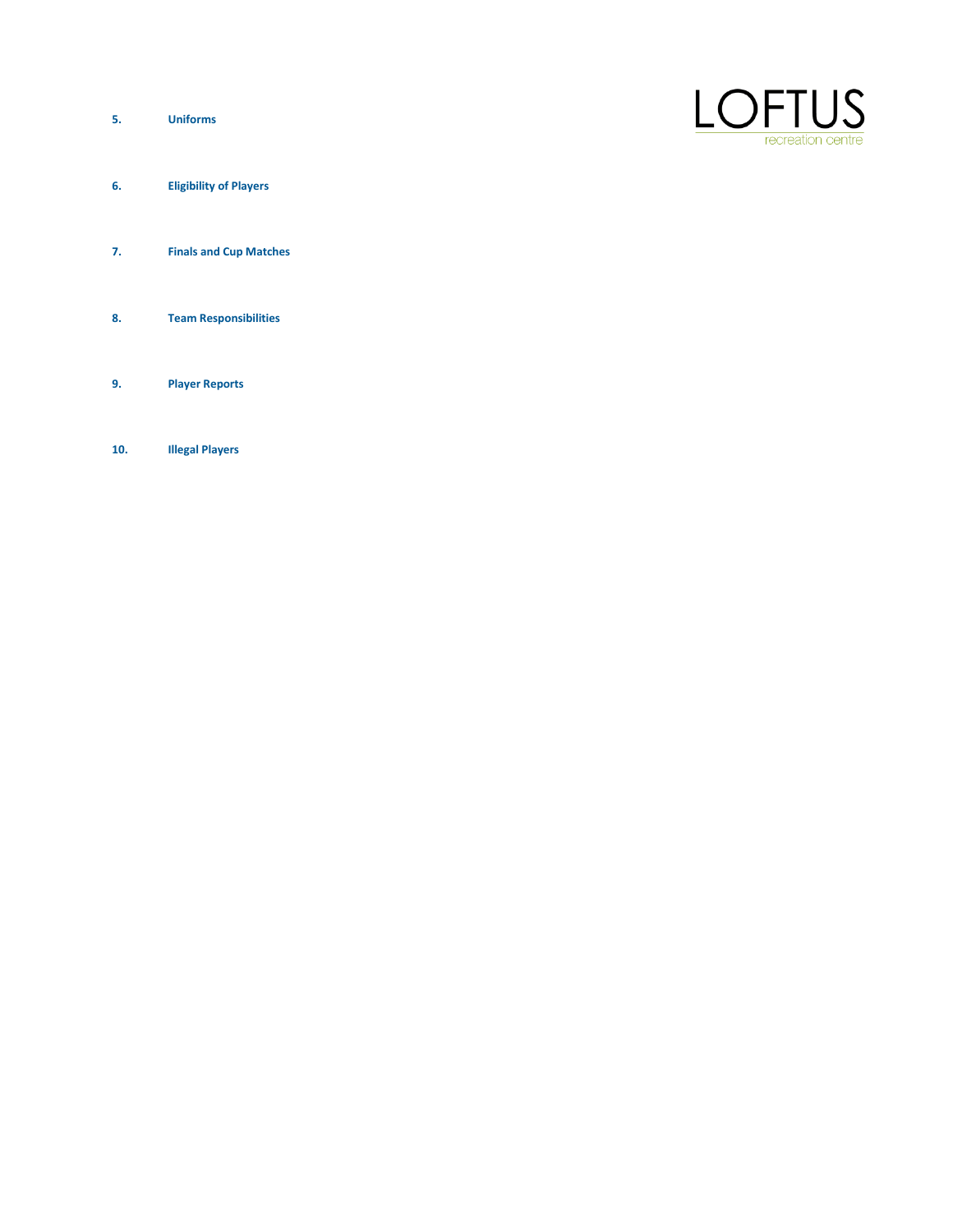

*Use of the male gender also means female gender.*

**SECTION ONE – RULES**

# **1.0 PLAYING AREA, EQUIPMENT AND PERSONNEL:**

#### **1.1 THE PLAYING AREA**

**The playing area includes the playing court and the free zone. It shall be rectangular and symmetrical and measure 18m by 9m.**

#### **1.2 HEIGHT OF NET**

**Placed vertically over the centre line there is a net whose top is set at the height of 2.43m.**

# **1.3 ANTENNAE**

**An antenna is a flexible rod placed on opposite sides of the net above the side line. The antennae are considered part of the net and laterally delimit the crossing space.**

#### **1.4 THE BALL**

**Shall be a suitably inflated volleyball supplied by the centre.**

# **1.5 NUMBER OF PLAYERS**

**A full team shall comprise of six (6) players. Each team shall be permitted up to five substitutes. A team may play with four (4) players minimum. Teams within the same grade should not share players within the same night, unless it is to avoid a forfeit. That is, a player can play for a team, and 'fill in' for another, only if it is to make up the requisite 4 players, so as to give the opposition team the opportunity to play.**

**To effect a player substitution the incoming player must join the rotation as a server. An injured player who cannot continue playing should be substituted legally. If this is not possible, the team is entitled to make an EXCEPTIONAL substitution. An exceptional substitution means that any player who is not on court at the time of the injury, may substitute into the game for the injured player. The substituted player is not allowed to re-enter the match.**

# **1.6 PLAYER UNIFORMS AND EQUIPMENT (refer bylaw No.5)**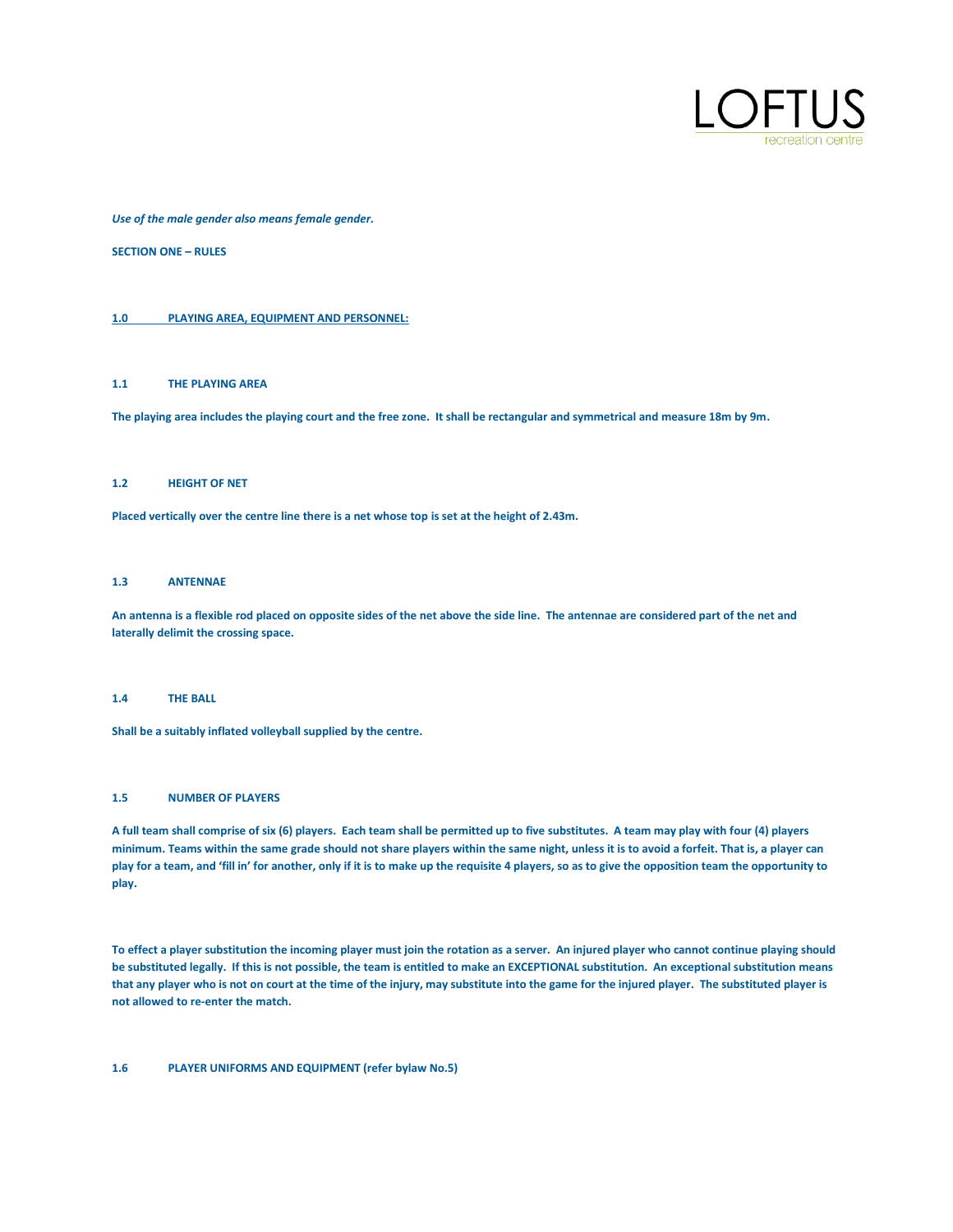**1.6a Players of a team should be dressed in shorts and shirts of a uniform colour.**



**1.6b Approved footwear shall be worn without rigid or hard soles, bars or studs.**

**1.6c Players shall not wear any equipment, including uncut or jagged fingernails, which may constitute a danger to other players or give an artificial advantage to a player.**

**1.6d Players may wear glasses or lenses at their own risk.**

#### **1.7 REFEREES**

**Referees shall be appointed to officiate in each game and their decisions for the duration of the game shall be final. Their powers and jurisdiction will cease only at the time of the relevant management committee. They will be sole arbiter in the interpretation of the laws for the duration of the game. In the event of injury to the referee, the game shall cease immediately until a new referee can be appointed.**

# **2.0 RULES OF PLAY**

# **2.1 START OF PLAY**

**Before the match, the referee will use his/her discretion to decide upon the first service and the sides of court in the first set.**

#### **2.2 SCORING**

**A team scores a point:**

- **By successfully grounding the ball on the opponents playing court;**
- **When the opposing team commits a fault;**
- **When the opposing team receives a penalty.**

#### **2.3 FAULT**

**A team commits a fault by making a playing action contrary to the rules (or violating them in some other way). The referees judge the faults and determine the consequences according to the rules:**

- **If two or more faults are committed successively, only the first one is counted;**
- **If two or more faults are committed by opponents simultaneously, a DOUBLE FAULT is called and the rally replayed.**

# **2.4 RALLY AND SERVICE**

**A rally is a sequence of playing actions from the moment of the service hit by the server until the ball is out of play. If the serving team wins a rally, it scores a point and continues to serve. If the receiving team wins a rally, it scores a point and must serve next.**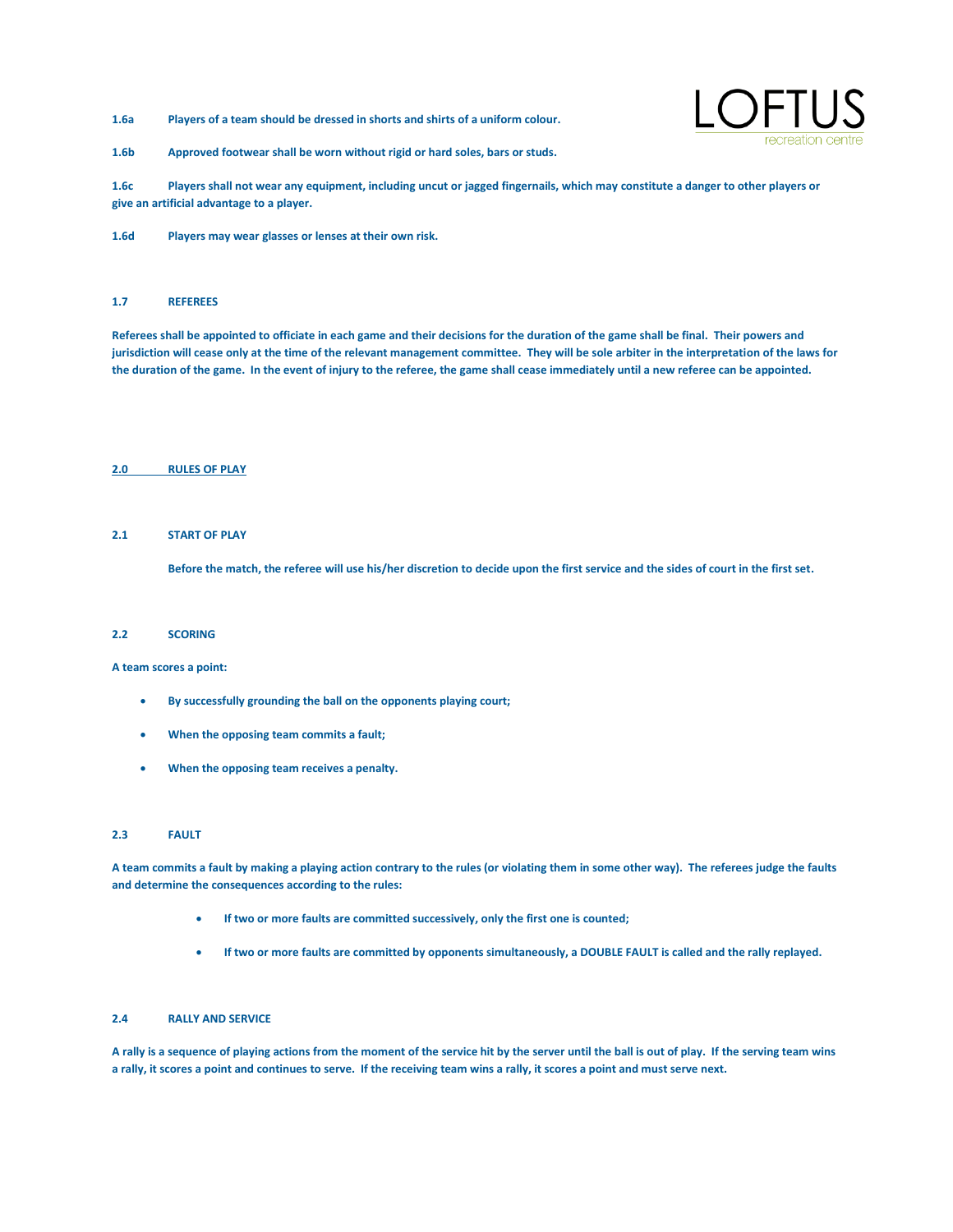# **2.5 WINNING A SET**



**A set is won by the team which first scores 25 points with a minimum lead of two points. In the case of a 24- 24 tie, play is continued until a two-point lead is achieved (26-24, 27-25, etc.).**

# **2.6 DURATION OF THE MATCH**

**Each match will run for 40 minutes with a five (5) minute warm-up. The match will be won by the team that first wins two sets. In the case**  of a 1-1 tie at the end of 40 minutes, the winner of the deciding set (the 3<sup>rd</sup>) will be determined by the team leading by two points or more, **provided that the team has won at least eight (8) points.**

# **3.0 PLAYING ACTIONS**

# **3.1 BALL IN PLAY**

**The ball is in play from the moment of the hit of the service authorised by the referee.**

# **3.2 BALL OUT OF PLAY**

**The ball is out of play at the moment of the fault which is whistled by the referee; in the absence of a fault, at the moment of the whistle.**

#### **3.3 BALL "IN"**

**The ball is "in" when it touches the floor of the playing court including the boundary lines.**

#### **3.4 BALL "OUT"**

**The ball is out when:**

- **The part of the ball which contacts the floor is completely outside the boundary lines;**
- **It touches an object outside the court, the ceiling or a person out of play;**
- **It touches the antennae, ropes, posts or the net itself outside the side bands;**
- **It crosses the vertical plane of the net either partially or totally outside the crossing space;**
- **It crosses completely the lower space of the net.**

### **3.5 PLAYING THE BALL**

**Each team must play within its own playing area and space. The ball may, however, be retrieved from beyond the free zone.**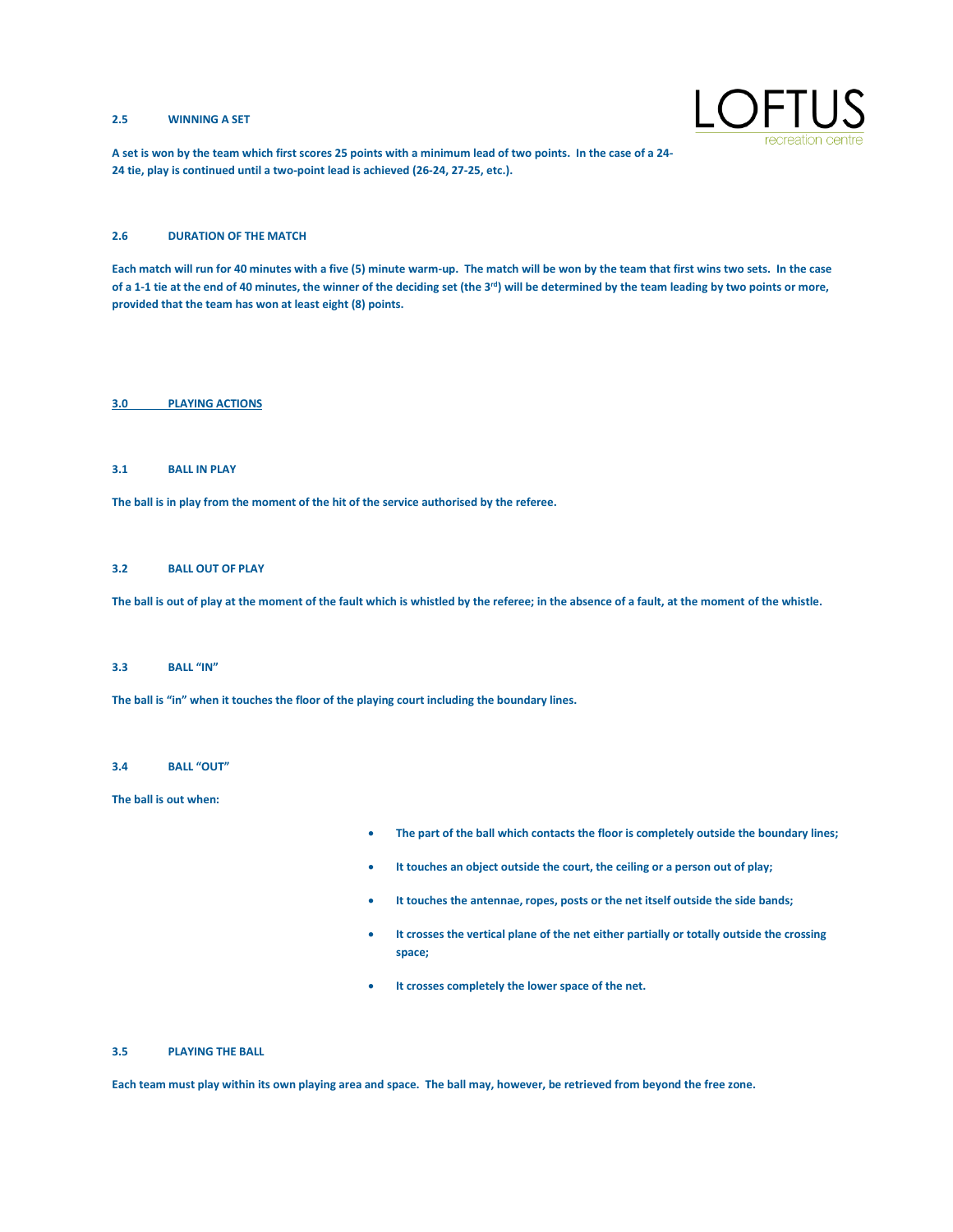# **3.6 TEAM HITS**



**The team is entitled to a maximum of three hits (in addition to blocking) for returning the ball. If more are used, the team commits the fault of FOUR HITS.**

**The hits of the team include not only intentional hits by the players, but also unintentional contacts with the ball.**

A player may not hit the ball two times consecutively – CONSECUTIVE HITS.

**Two or three players may touch the ball at the same moment – SIMULTANEOUS CONTACTS.**

**When two (or three) team mates touch the ball simultaneously, it is counted as two (three) hits (with the exception of blocking). If they reach for the ball, but only one of them touches it, one hit is counted. A collision of players does not constitute a fault.**

**When two opponents touch the ball simultaneously over the net and the ball remains in play, the team receiving the ball is entitled to another three hits. If such a ball goes out, it is the fault of the team on the opposite side.**

**If simultaneous contacts lead to a "CATCH", it is a DOUBLE FAULT and the rally is replayed.**

**Within the playing area, a player is not permitted to take support from a team mate or any structure/object in order to reach the ball – ASSISTED HIT.**

**However, a player who is about to commit a fault (touch the net or cross the centre line, etc.) may be stopped or held back by a team mate.**

#### **3.7 CHARACTERISTICS OF A HIT**

**The ball may touch any part of the body. The ball must be hit, not caught and/or thrown. It can rebound in any direction.**

**The ball may touch various parts of the body provided that the contacts take place simultaneously EXCEPT:**

- **At blocking, consecutive contacts may be made by one or more blocker(s) provided that the contacts occur during one action.**
- **At the first hit of the team, the ball may contact various parts of the body consecutively provided the contacts occur during one action.**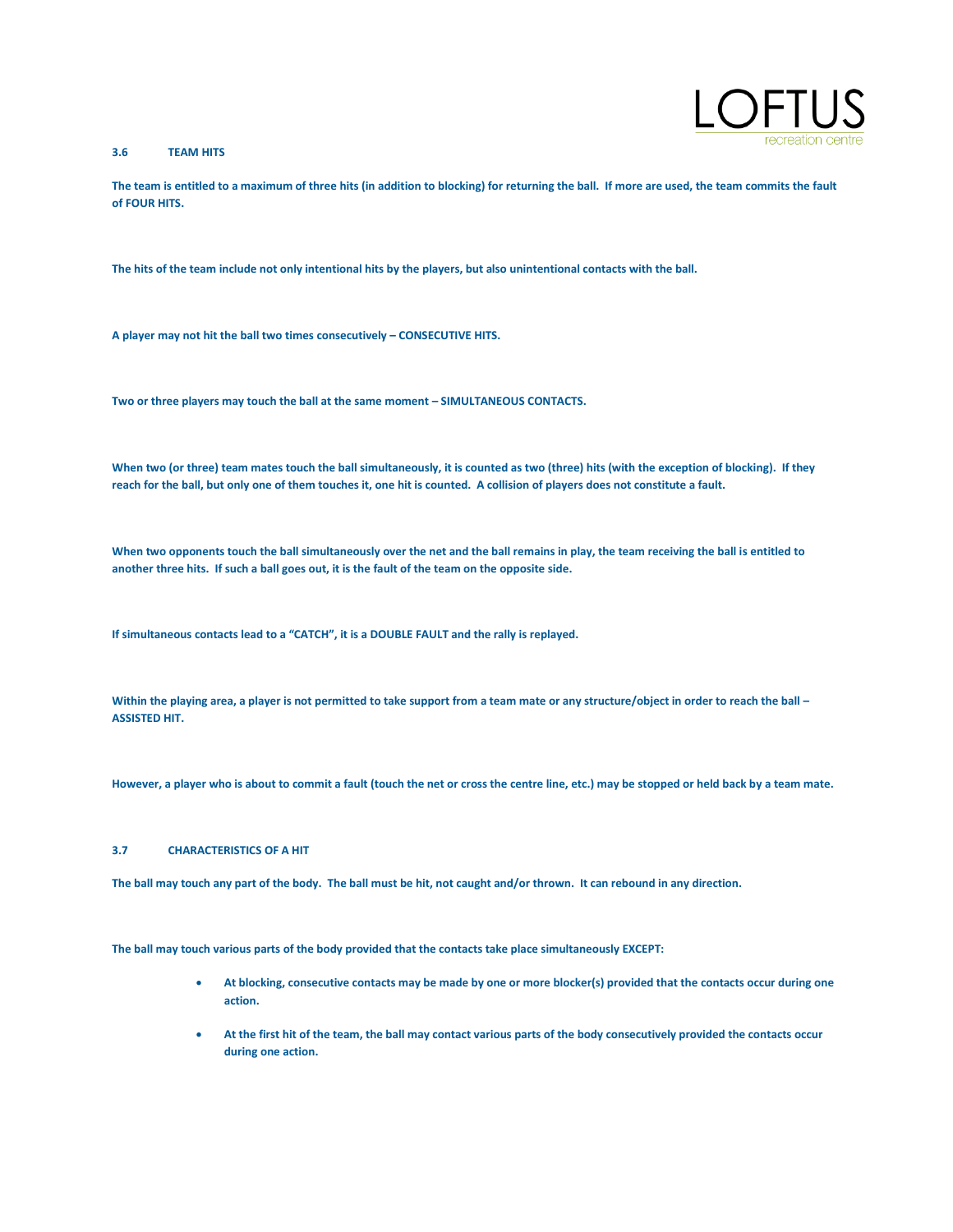# **3.8 BALL CROSSING THE NET**



**The ball sent to the opponent's court must go over the net within the crossing space. The crossing space is the part of the vertical plane of the net limited as follows:**

- **Below, by the top of the net;**
- **At the sides, by the antennae, and their imaginary extension;**
- **Above, by the ceiling.**

**The ball that has crossed the net plane to the opponent's free zone totally or partly through the external space, may be played back within the team hits provided that:**

- **The opponent's court is not touched by the player;**
- **The ball, when played back; crosses the net plane again totally or partly through the external space on the same side of the court.**

**The opposing team may not prevent such action.**

# **3.9 BALL TOUCHING THE NET**

**While crossing the net, the ball may touch it.**

# **3.10 BALL IN THE NET**

**A ball driven into the net may be recovered within the limits of the three team hits. If the ball rips the mesh of the net or tears it down, the rally is cancelled and replayed.**

#### **3.11 REACHING BEYOND THE NET**

**In blocking, a blocker may touch the ball beyond the net, provided that he/she does not interfere with the opponents' play before or during the latter's attack hit. A player is permitted to pass his/her hand beyond the net after an attack hit, provided that the contact has been made within his/her own playing space.**

# **3.12 PENETRATION UNDER THE NET**

**It is permitted to penetrate into the opponents' space under the net, provided that this does not interfere with the opponents' play. Penetration into the opponents' court beyond the centre line includes:**

- **To touch the opponent's court with a foot (feet) or hand(s) is permitted, provided that some part of the penetrating foot (feet) or hand(s) remains in contact with or directly above the centre line.**
- **To contact the opponent's court with any other part of the body is forbidden.**
- **A player may enter the opponent's court after the ball goes out of play.**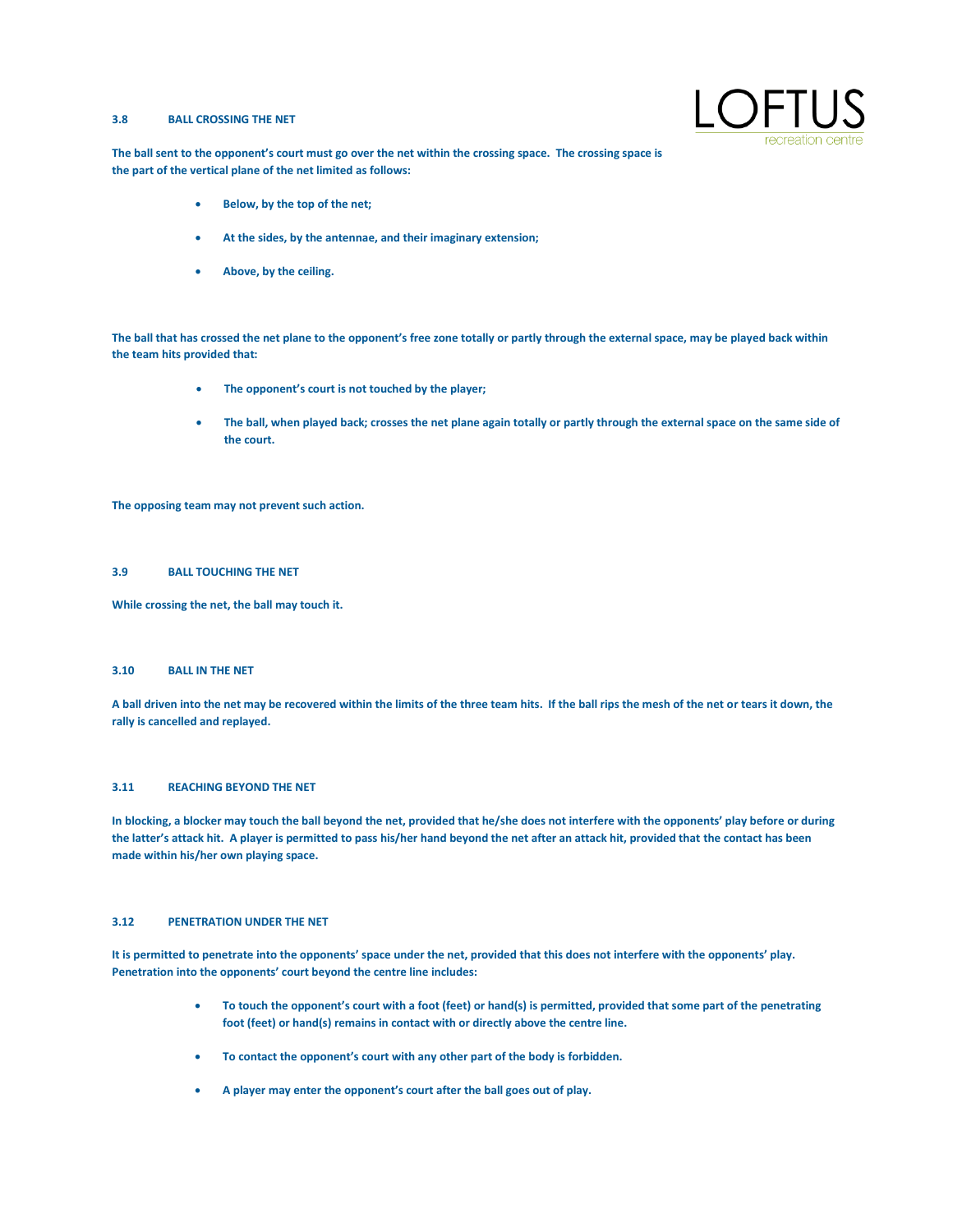• **Players may penetrate into the opponent's free zone provided that they do not interfere with the opponents play.**



# **3.13 CONTACT WITH THE NET**

**Contact with the net by a player is not a fault, unless it is made during the action of playing the ball, or it interferes with the play. Some actions of playing the ball may include actions in which the players do not actually touch the ball. Once the player has hit the ball, he/she may touch the post, rope or any other object outside the total length of the net provided that it does not interfere with play. When the ball is driven into the net and causes it to touch an opponent, no fault is committed.**

#### **3.13 SERVICE**

**The service is the act of putting the ball into play, by the back right player, placed in the service zone. The first service of the set, as well as that of the deciding set (the 3rd), is executed by the team determined by the toss. The other sets will be started with the service of the team that did not serve first in the previous set.**

**After the first service in a set, the player to serve is determined as follows:**

- **When the serving team wins the rally, the player who served before, serves again.**
- **When the receiving team wins the rally, it gains the right to serve and rotates before actually serving. The player who moves from the front right position to the back right position will serve (unless interchange players are present, then he/she will serve).**

**The referee authorises the service, after having checked that the two teams are ready to play and that the server is in possession of the ball.**

**The ball shall be hit with one hand or any part of the arm after being tossed or released from the hand(s). Only one toss or release of the ball is allowed. Dribbling or moving the ball in the hands is permitted. At the moment of the service hit or take-off for a jump service, the server must not touch the court (the end line included) or the ground outside the service zone. After the hit, he/she may step or land outside the service zone, or inside the court.**

The server must hit the ball within eight (8) seconds after the referee whistles for service. A service executed before the referee's whistle is **cancelled and repeated.**

# **3.13 SCREENING**

**The players of the serving team must not prevent their opponent, through individual or collective screening, from seeing the server or the flight path of the ball. A player or group of players of the serving team make a screen by waving arms, jumping or moving sideways, during the execution of the service, or by standing grouped to hide the flight path of the ball.**

# **3.13 ATTACK HITS**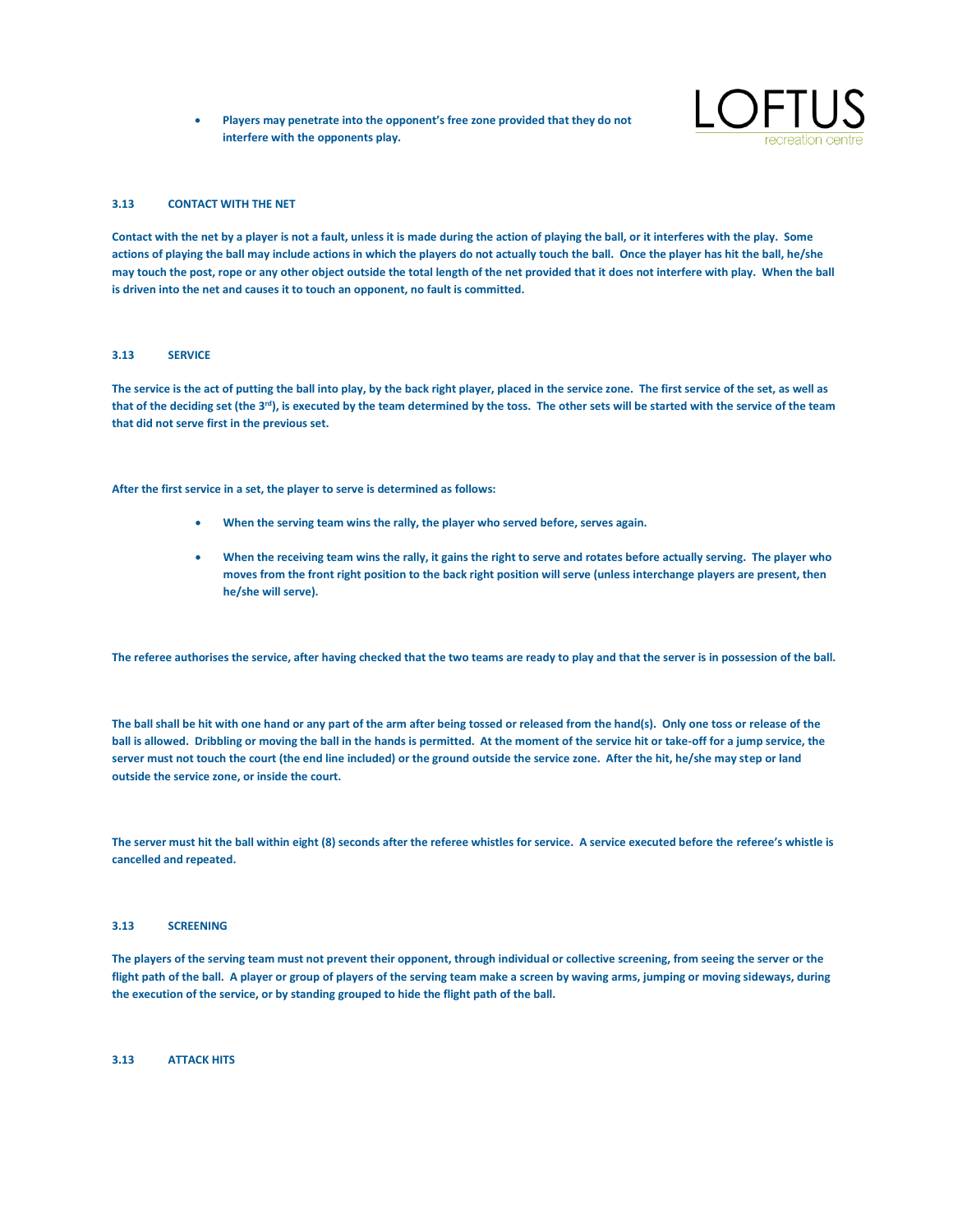**All actions which direct the ball towards the opponents, with the exception of the service and block, are considered as attack hits. During an attack hit, tipping is permitted only if the ball is cleanly hit and not caught or thrown. An attack hit is completed at the moment the ball completely crosses the vertical plane of the net or is touched by an opponent.**



**A front-row player may complete an attack hit at any height, provided that the contact with the ball has been made within the player's own playing space.**

**A back-row player may complete an attack hit at any height from behind the front zone:**

- **At his/her take-off, the player's foot (feet) must neither have touched nor crossed over the attack line;**
- **After his/her hit, the player may land within the front zone.**

**A back-row player may also complete an attack hit from the front zone, if at the moment of the contact the ball is not entirely higher that the top of the net.**

**No player is permitted to complete an attack hit on the opponents' service, when the ball is in the front zone and entirely higher than the top of the net.**

#### **3.14 BLOCKING**

**Blocking is the action of players close to the net to intercept the ball coming from the opponents by reaching higher than the top of the net. Only front-row players are permitted to complete a block.**

**A block attempt is the action of blocking without touching the ball. A block is completed whenever the ball is touched by a blocker. A collective block is executed by two or three players close to each other and is completed when one of them touches the ball.**

**Consecutive (quick and continuous) contacts may occur by one or more blockers provided that the contacts are made during one action.**

**In blocking, the player may place his/her hands and arms beyond the net provided that this action does not interfere with the opponents' play. Thus, it is not permitted to touch the ball beyond the net until an opponent has executed an attack hit.**

**A block contact is not counted as a team hit. Consequently, after a block contact, a team is entitled to three hits to return the ball. The first hit after the block may be executed by any player, including the one who has touched the ball during the block.**

**To block an opponent's service is forbidden.**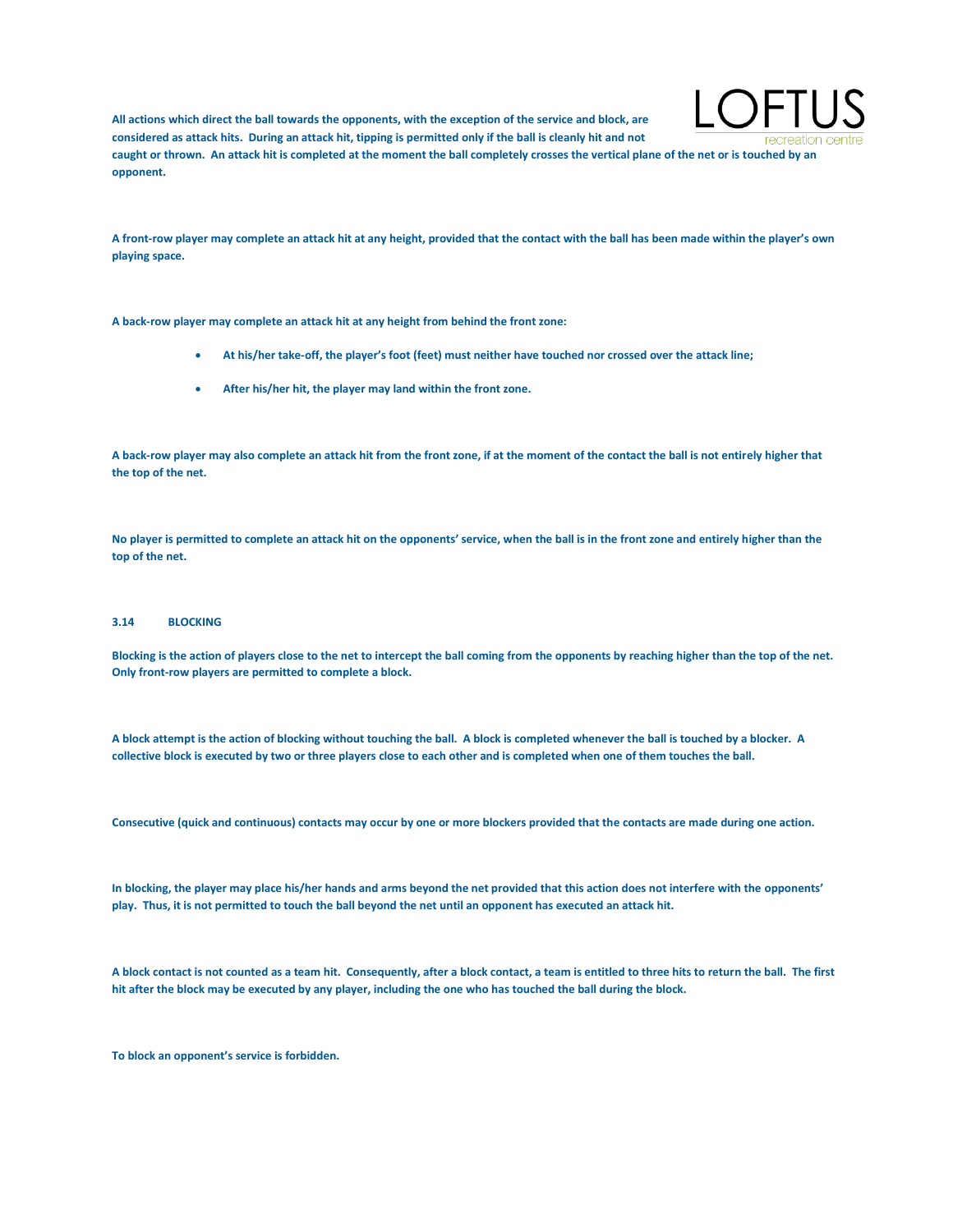# **3.15 GAME INTERRUPTIONS**



**Each team is entitled to request a maximum of two time-outs per set. Interruptions may only be requested by the coach or game captain. The request is made by showing the corresponding hand signal, when the ball is out of play and before the whistle for service. All time-outs that are requested last for 30 seconds.**

**Should a serious accident occur while the ball is in play, the referee must stop the game immediately and permit medical assistance to enter the court. The rally is then replayed.**

**If there is any external interference during the game, play has to be stopped and the rally replayed.**

# **3.16 INTERVALS AND CHANGE OF COURT**

**All intervals between sets should last no longer than one minute.**

**After each set, the teams change courts, with the exception of the deciding set. In the deciding set, once a team reaches eight points, the teams change courts without delay and the player positions remain the same. If the change is not made once the leading team reaches eight points, it will take place as soon as the error is noticed. The score at the time that the change is made remains the same.**

### **4.0 FAULTS AND PENALTIES**

#### **4.1 FAULTS IN PLAYING THE BALL**

- **FOUR HITS: a team hits the ball four times before returning it.**
- **ASSISTED HIT: a player takes support from a teammate or any other structure/object in order to reach the ball within the playing area.**
- **CATCH: a player does not hit the ball, and the ball is caught and/or thrown.**
- **DOUBLE CONTACT: a player hits the ball twice in succession or the ball contacts various parts of his/her body in succession.**

#### **4.2 PLAYER'S FAULTS AT THE NET**

- **A player touches the ball or an opponent in the opponents' space before or during the opponents' attack hit.**
- **A player penetrates into the opponents' space under the net interfering with the latter's play.**
- **A player penetrates into the opponents' court.**
- **A player touches the net or the antenna during his/her action of playing the ball or interferes with the play.**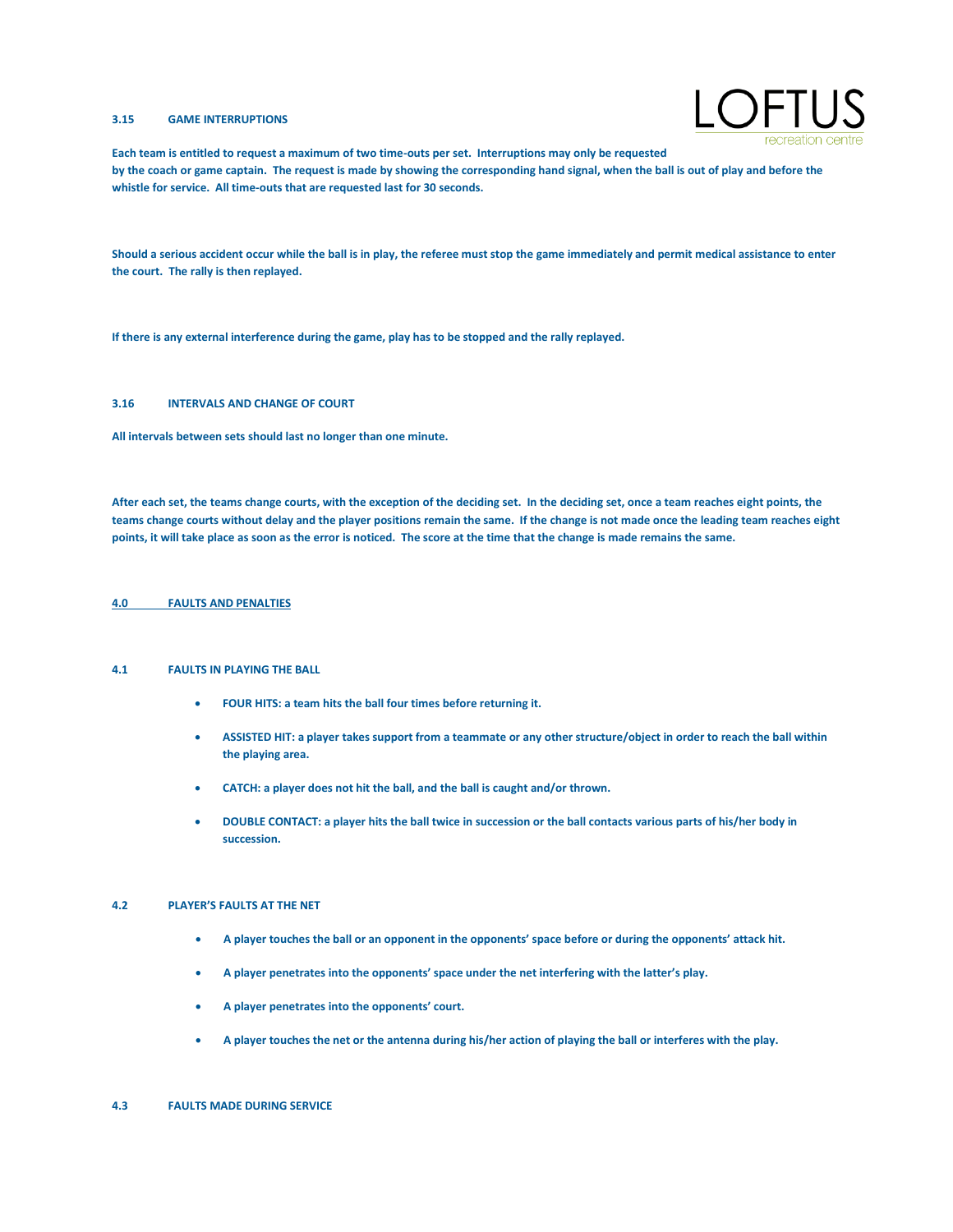**SERVING FAULTS - The following faults lead to a change of service even if the opponent is out of position. The server:**



- **Violates the service order;**
- **Does not execute the service correctly.**

**FAULTS AFTER THE SERVICE HIT – After the ball has been correctly hit, the service becomes a fault (unless a player is out of position) if the ball:**

- **Touches the player of the serving team or fails to cross the vertical plane of the net completely through the crossing space;**
- **Goes out;**
- Passes over a screen.

# **4.4 FAULTS MADE AFTER THE SERVICE AND POSITIONAL FAULTS**

**If the server makes a fault at the moment of the service hit (improper execution, wrong rotational order, etc.) and the opponent is out of position, it is the serving fault that is sanctioned. Instead, if the execution of the service has been correct, but the service subsequently becomes faulty (goes out, goes over a screen, etc.) the positional fault has taken place first and is sanctioned.**

# **4.5 FAULTS OF THE ATTACK HIT**

- **A player hits the ball within the space of the opposing team.**
- **A player hits the ball "out".**
- **A back-row player completes an attack hit from the front zone, if at the moment of the hit the ball is entirely higher than the top of the net.**
- **A player completes an attack hit on the opponents' service, when the ball is in the front zone and entirely higher than the top of the net.**
- •

# **4.6 BLOCKING FAULTS**

- **The blocker touches the ball in the opponents' space either before or simultaneously with the opponents' attack hit**
- **A back-row player completes a block or participates in a completed block.**
- **Blocking the opponents' service.**
- **The ball is sent "out" off the block.**
- **Blocking the ball in the opponents' space from outside the antenna.**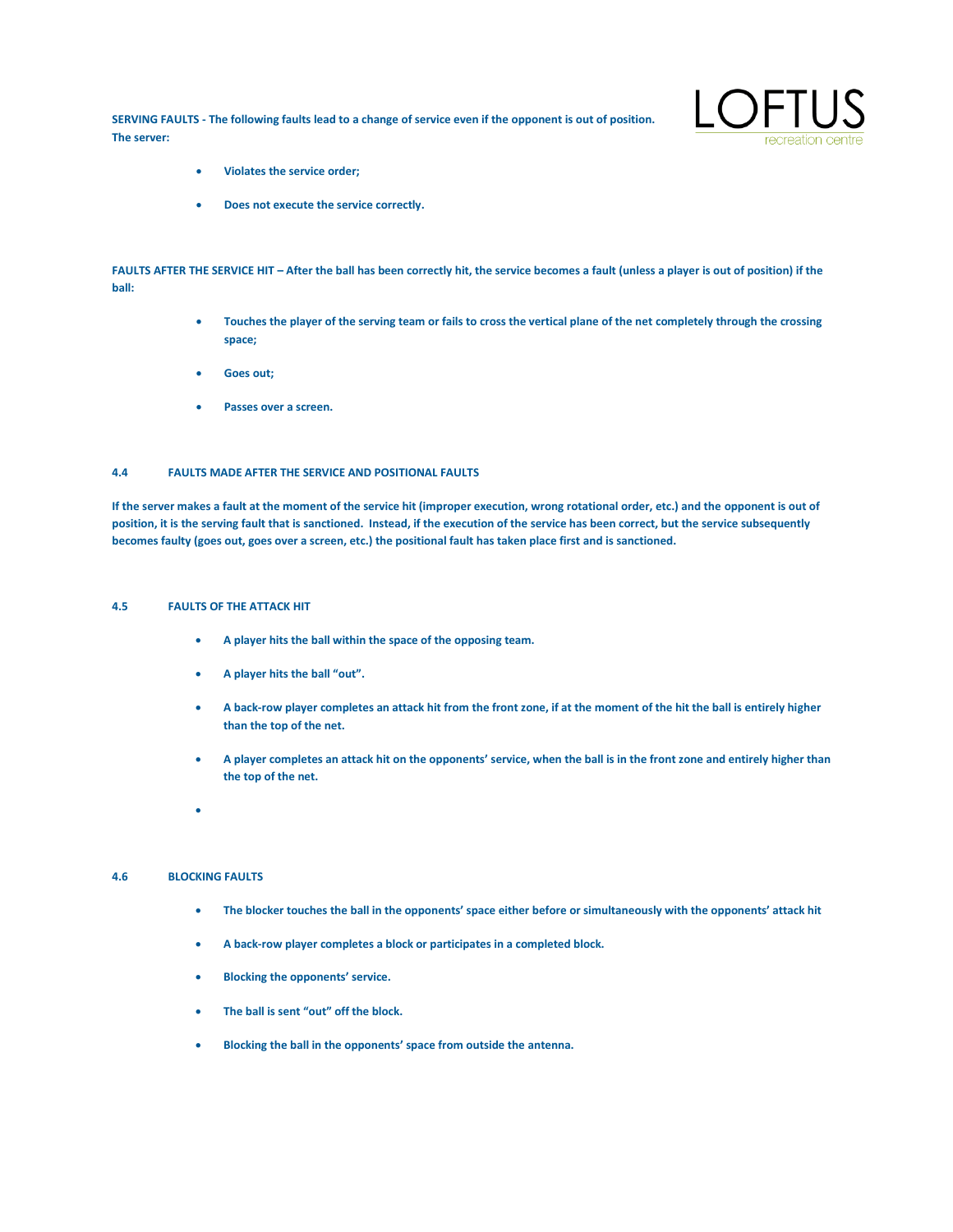### **5.0 MISCONDUCT AND ITS SANCTIONS**



#### **5.1 MINOR MISCONDUCT**

**Minor misconduct offences are not subject to sanctions. It is the referee's duty to prevent the teams from approaching the sanctioning level by issuing verbal or hand signal warnings to the team through the team captain. The warning is not a penalty and has no immediate consequences. It should not be recorded on the scoresheet.**

#### **5.2 MISCONDUCT LEADING TO SANCTIONS**

**Incorrect conduct by a team member towards officials, opponents, team mates or spectators is classified in three categories according to the seriousness of the offence.**

- **RUDE CONDUCT: action contrary to good manners or moral principles, or expressing contempt**
- **OFFENSIVE CONDUCT: defamatory or insulting words or gestures**
- **AGGRESSION: physical attack or intended aggression.**

### **5.3 SANCTIONS**

**Sanctions are applied according to the judgment of the referee and depending on the seriousness of the offence. All misconduct sanctions are individual sanctions that are recorded on the scoresheet and remain in force for the entire match.**

**The repetition of misconduct by the same team member in the same match is sanctioned progressively (the team member receives a heavier sanction for each successive offence). Expulsion or disqualification due to offensive conduct or aggression does not require a previous sanction.**

**The sanctions to be applied and written on the scoresheet are:**

- **PENALTY: the first rude conduct in the match by any team member is penalized with loss of rally –** *YELLOW CARD***.**
- **EXPULSION: a team member who is sanctioned by expulsion shall not play for the rest of the set and must remain seated in the penalty area with no other consequences –** *RED CARD***.**
- **DISQUALIFICATION: a team member who is sanctioned by disqualification must leave the competition area (recreation centre) for the rest of the match with no other consequences –** *YELLOW AND RED CARD JOINTLY***.**

**The first offensive conduct by a team member is sanctioned by expulsion with no other consequences. The second rude conduct in the same match by the same team member is sanctioned by expulsion with no other consequences.**

**The first aggression is sanctioned by disqualification with no other consequences. The second offensive conduct in the same match by the same team member is sanctioned by disqualification with no other consequences. The third rude conduct in the same match by the same team member is sanctioned by disqualification with no other consequences.**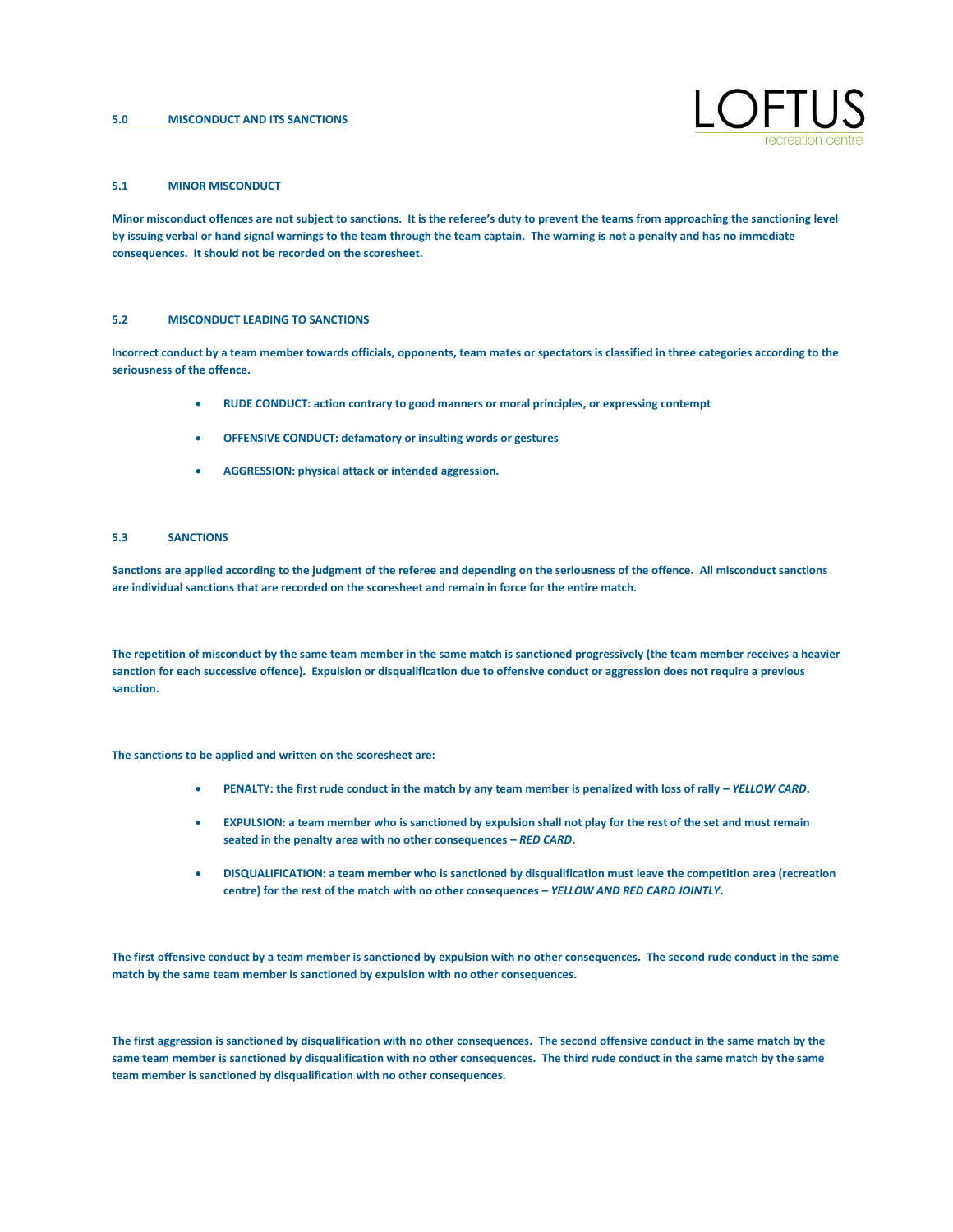**Any misconduct occurring before or between sets is sanctioned as per the 'Sanction Scale' and sanctions apply in the following set.**



# **5.4 DISQUALIFIED PLAYERS**

**In the event of a player being disqualified from a game, a substitute player is not allowed to replace the disqualified player.**

**SECTION TWO - BYLAWS**

#### **1.1 INTERPRETATION**

**Day to day interpretation of these bylaws shall be the responsibility of the most senior official present at the time. Appeals against interpretation shall be lodged in writing with the management of the respective venue.**

## **2.1 REGISTRATION**

**Teams must be registered and pay the required team nomination fee prior to their first match. Registration ceases at the end of any one season.**

**2.2 New players introduced during the last four (4) matches of the season must be registered but are not eligible for finals match selection. In order to play finals, a player must have played a minimum of 5 games during the regular season.**

**3.1 All teams must pay the required game fee prior to the game commencing. Officials will not commence the game until all tickets are accounted for, however the time clock may commence and penalty goals may be added to the opposition score.**

# **3.2 FORFEITS**

**When a team does not have four (4) players on the court ready to play ten minutes after the scheduled starting time, it shall lose the match on a forfeit and be liable to pay the appropriate forfeit fine.**

**When a team has four (4) players, the match must start and proceed as a normal game. It shall be considered a legal game.**

**A match can not commence with less than four (4) players.**

**3.3 When a team causes legal commencement of a match to be delayed by virtue of not having the required four (4) players, points shall be awarded at a rate of one (1) per minute until the game commences.**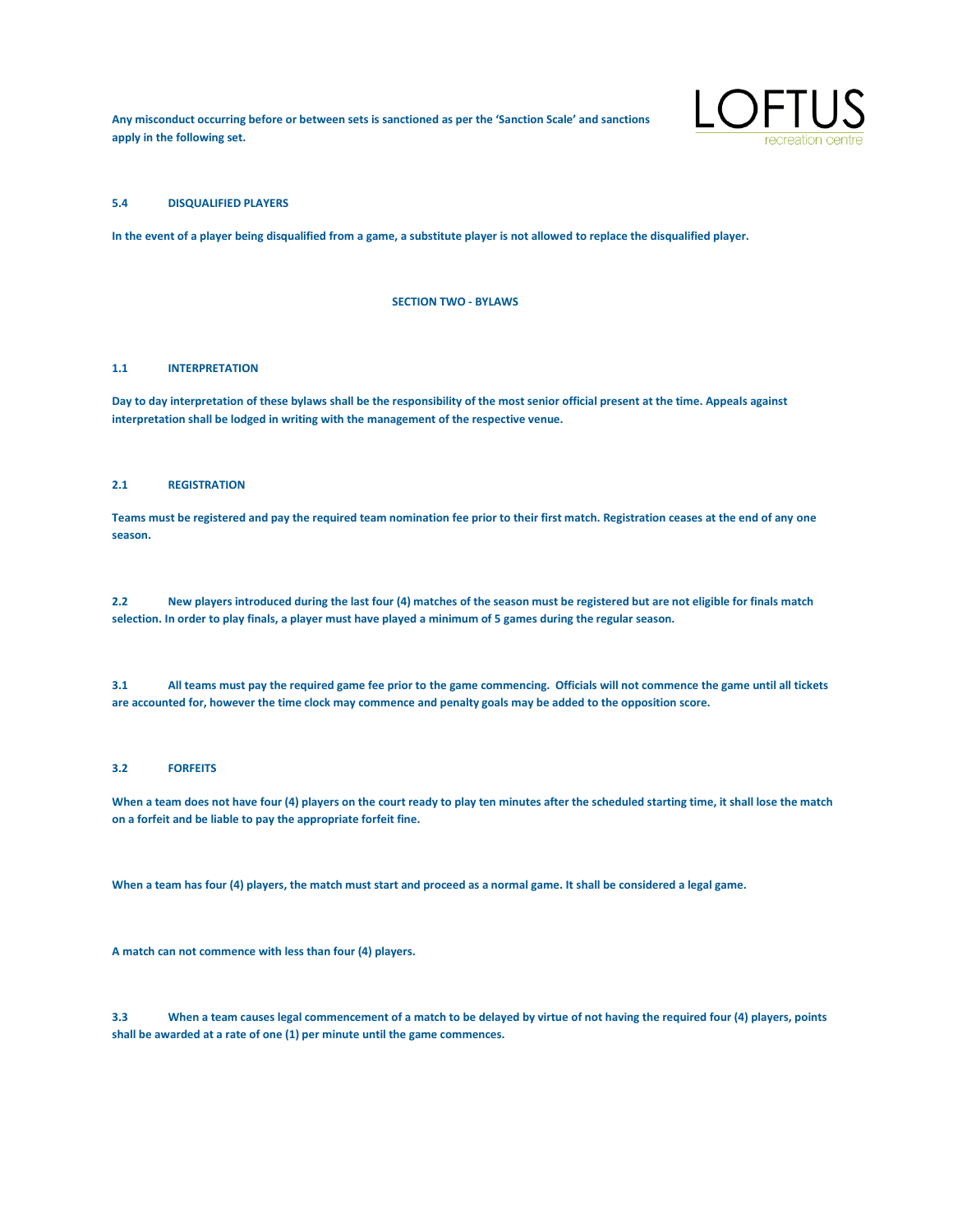**When a forfeit is declared against a team for reasons of insufficient players, the match will be awarded to the opposing team as a 3 sets to nil win.**



#### **3.4 FORFEIT FINES**

**Forfeit fines will be applied according to the current game fees, and any additional penalties that apply. Payment of forfeit fines must be made no more than two weeks after the date of the forfeited game.**

**In the event of a forfeit and no match conducted the non-offending team shall receive a refund of fees. Any team forfeiting twice in any one season may be replaced without notice at the discretion of the Management of the venue. No further premiership points will be awarded to the forfeiting teams until such time as the forfeit fine has been paid in full. Teams may be withdrawn from the competition if a fine remains outstanding past its due date. Such teams will be replaced by a standby team and team nomination fees will not be refunded.**

#### **3.5 WITHDRAWING FROM THE COMPETITION**

**Teams withdrawing from the competition will be subject to a withdrawal fee subject to the applicable fees noted on the nomination form for the season.**

**Any outstanding forfeit fines, withdrawal fees, team nominations or game fees may be forwarded to a debt collecting agency where further charges may be added.**

### **4.1 UNIFORMS**

**Three weeks grace will be allowed from the commencement of the season for players to procure correct team uniforms. After this period, one (1) point per player out of uniform per will be awarded to the opposition. Uniform consists of matching colour tops and bottoms. Bike pants shorts or tracksuit pants are permissible providing they are the correct colour.**

**4.2 Protests against player's uniforms shall be lodged in writing with the management of the respective playing venue.**

**4.3 Any team replacing another team at any time during the season in progress shall be allowed three weeks grace to comply with conforming uniforms.**

# **5.1 ELIGIBILITY OF PLAYERS**

**A player shall be considered a non-player in a match unless their name is written on the score sheet. At the end of the first set the umpire/scorer must delete from the score sheet the names of players who have not attended to play the match. However, should such players arrive to play the match after the first set, their names may be rewritten on the score sheet and such players allowed to play.**

**6.1 FINALS MATCHES**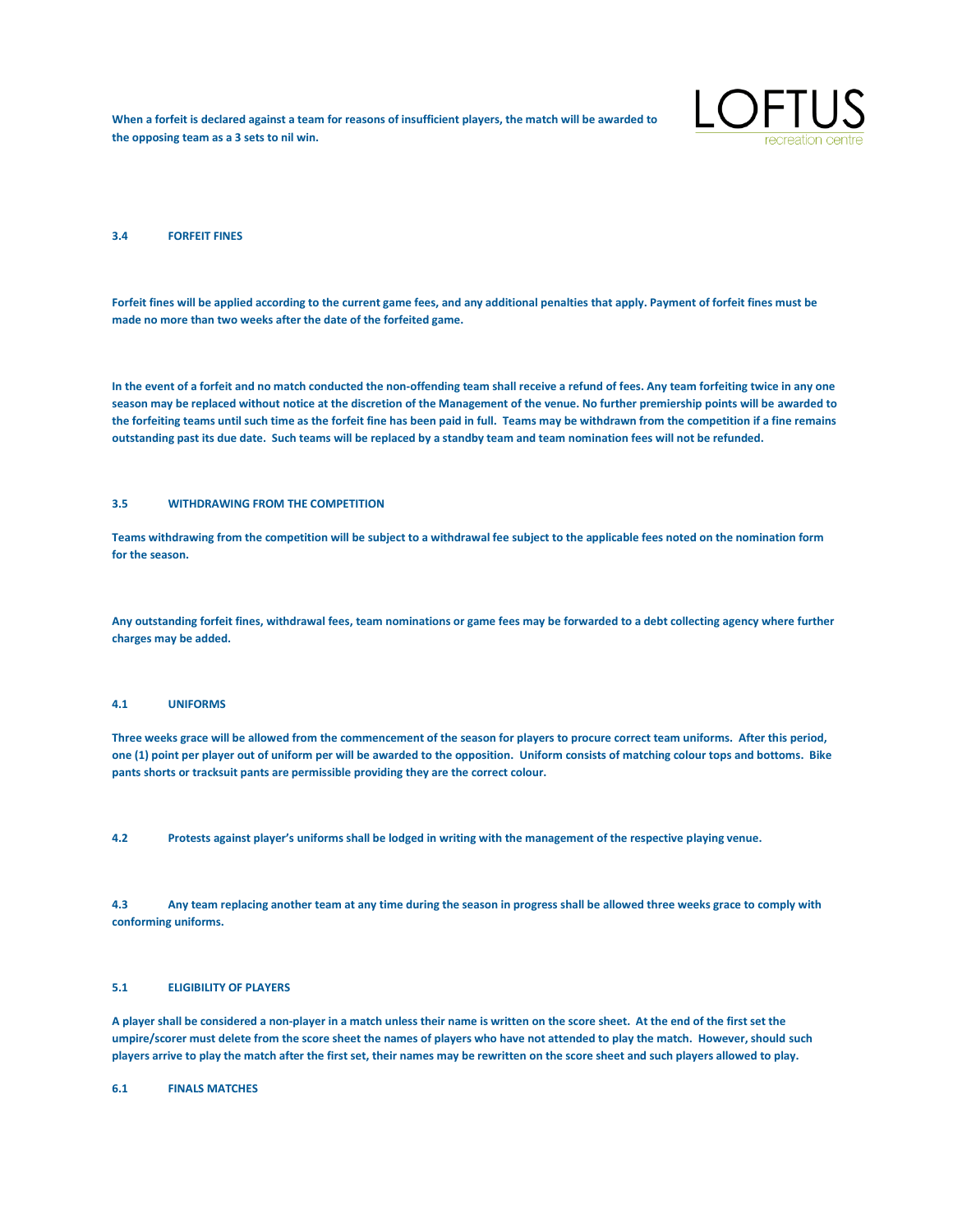**No player shall be eligible for any finals unless that player has previously played at least five (5) matches in his/her team, in that season.**



**7.1 TEAM RESPONSIBILITIES**

**The team shall be held responsible for the conduct of its members and supporters.**

**7.2 Whilst we recognise the need for teams to introduce new players during the season, we reserve the right to not allow teams to increase their strength beyond the compatibility of the grade by the introduction of such players.**

# **8.1 SUSPENSIONS AND MANAGEMENT ENQUIRIES**

#### **PLAYER REPORTS**

**8a. Players and team officials shall be subject to report by any official for any form of misconduct.**

**8b. Misconduct shall include abusive language, unsporting conduct, undue rough play, resisting, striking and attempted striking.**

**8c. The official shall complete an Official's Report form, which shall be lodged at the centre where the misconduct occurred.**

**8d. Contact will be made with the captain of the team from which the offending player came. Statements may be provided by each team captain, officials and any other witnesses to the incident.**

**8e. The incident will be reviewed by centre management and suspension details be communicated to the offending team captain in writing**

**8f. Appeal may be made, in writing, to centre management**

**8g. Appeal decisions are final**

#### **9.1 ILLEGAL PLAYERS**

**The penalty for playing illegal players is automatic forfeiture of the match or matches in which the offence occurred.**

**9.2 A player knowingly playing under an assumed name or a coach playing under an assumed name may be reported for misconduct to the venue management.**

# **10.1 GRADING**

**Grading and re-grading of teams will be the sole responsibility of the Centre Management.**